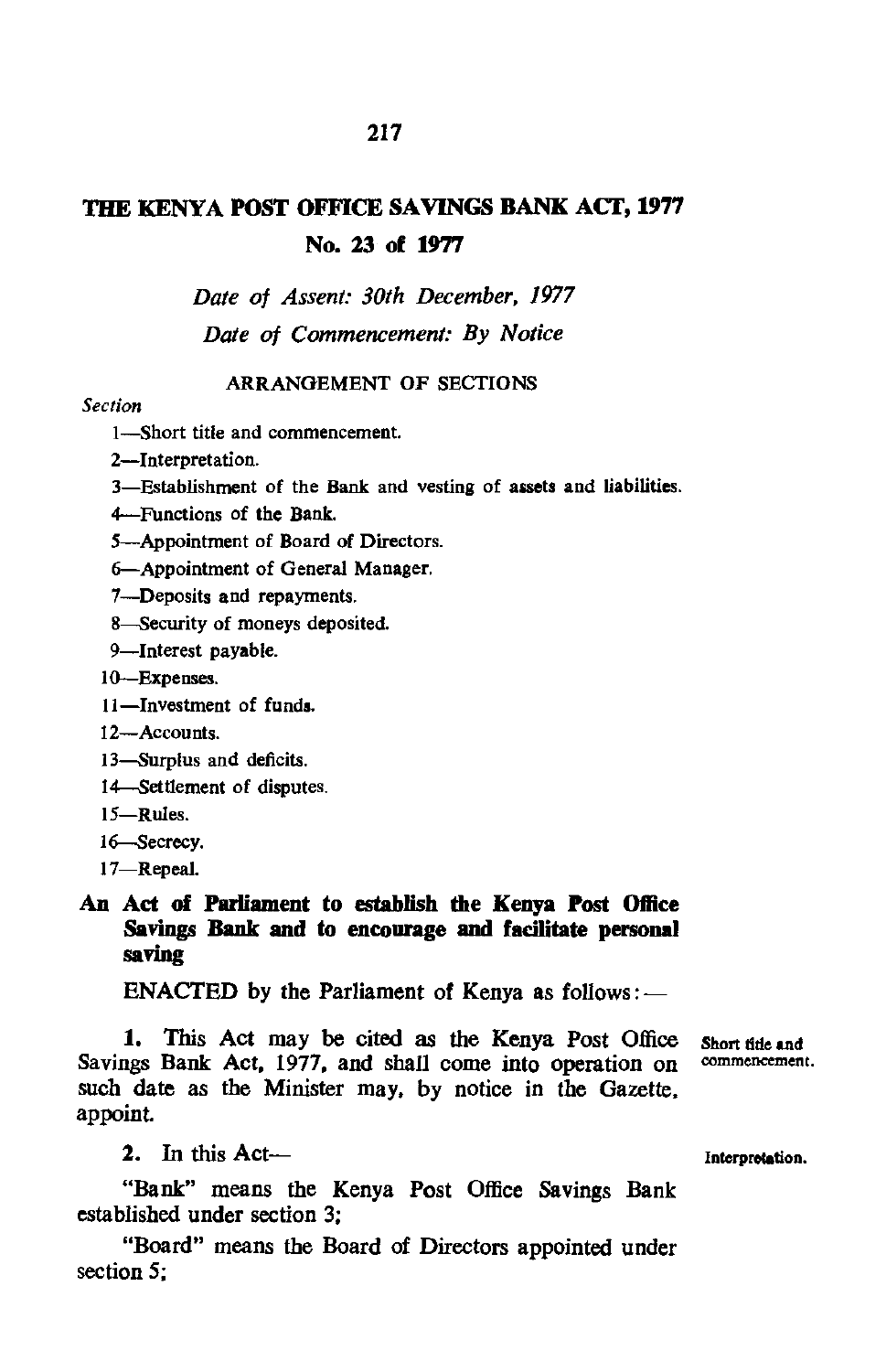*Kenya Post Office Savings Bank* **1977** 

"Corporation" means the Kenya Posts and Telecommunications Corporation established under the Kenya Posts and Telecommunications Corporation Act, 1977;

"expenses" has the meaning assigned to it in section 10;

"former Bank" means the Post Office Savings Bank established under the Post Office Savings Bank Act (now repealed);

"revenue" means income of the Bank but does not include moneys received on deposit.

**3.** (1) There is hereby established a savings bank to be known as the Kenya Post Office Savings Bank which shall replace the former Bank and which shall be a body corporate with perpetual succession and a common seal and shall have power to sue and be sued in its corporate name and to acquire, hold and dispose of movable and immovable property for the purposes of the Bank.

(2) The assets and liabilities of the former Bank subsisting at the commencement of this Act shall on that day be vested in the Bank.

(3) Savings accounts vested in the Bank under subsection (2) shall be maintained by the Bank subject to any rules made under section 15.

- **4.** It shall be the responsibility of the Bank-
- (a) to encourage thrift and provide the means and opportunities for the people of Kenya to save;
- (b) to open, maintain or close branches at such places, including at any office of the Corporation, as the Board deems appropriate;
- (c) to provide facilities for savings accounts including the accounts vested in the Bank on the commencement of this Act;
- $(d)$  to issue such other instruments or facilities for personal saving in such form as it may from time to time deem to be appropriate and desirable in furtherance of the objects of this Act;
- (e) to invest any surplus funds in accordance with section 11;
- (f) to cover the expenses of its operation with revenue earned from its investments taking one year with another.

**Functions of the Buk.** 

**Establishment of the Bank and vesting of assets**  and liabilities.

No. 24 of 1977.

Cap. SOl.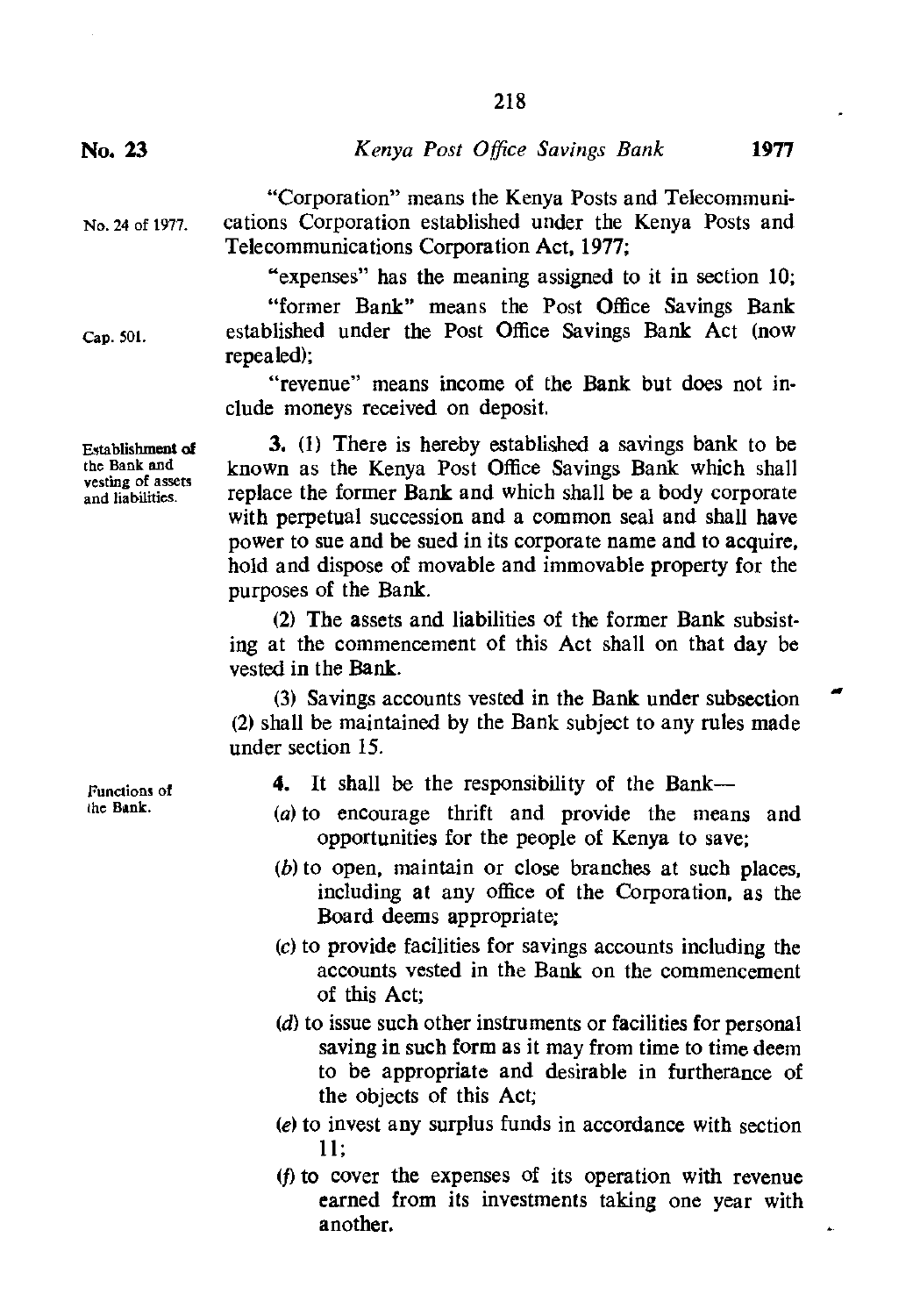## 1977 *Kenya Post Office Savings Bank*

5. (1) The Bank shall be under the control of a Board of Directors which shall, subject to the direction of the Minister, take such steps as may be necessary and desirable for the proper management of the Bank and for the promotion of the objects and purposes of this Act.

- $(2)$  The Board shall consist of-
- (a) the Permanent Secretary to the Treasury who shall be the chairman;
- (b) the Managing Director of the Corporation;
- (c) a public officer employed by the Treasury appointed by the Minister;
- (d) three other members appointed by the Minister who shall not be employees of the Government.

(3) A quorum for any meeting of the Board shall be three:

Provided that no meeting of the Board shall be held or continued notwithstanding that there is a quorum unless either the Permanent Secretary to the Treasury or the public officer appointed under paragraph (c) of subsection (2) is present.

6. (l) The Board shall appoint a General Manager who shall be responsible for the implementation of the policy and savings programmes of the Bank as laid down by the Board from time to time.

(2) The General Manager shall attend meetings of the Board.

(3) The General Manager may with the consent of the Board employ such persons as may be necessary for the execution of this Act.

(4) Employees of the Bank shall be engaged on such terms of service as the Board and the Treasury may approve:

Provided that the Bank may arrange with the Corporation that employees of the Corporation shall undertake duties on behalf of the Bank and that the Corporation shall be reimbursed in accordance with section 10.

7. Deposits of money to be paid into the Bank whether paid into a savings account or in respect of any other savings facility issued by the Bank from time to time shall be received and repaid under such conditions as may be prescribed in accordance with rules made by the Board under section 15.

Appointment of General Manager.

Deposits and repayments.

Appointment of Board of Directors.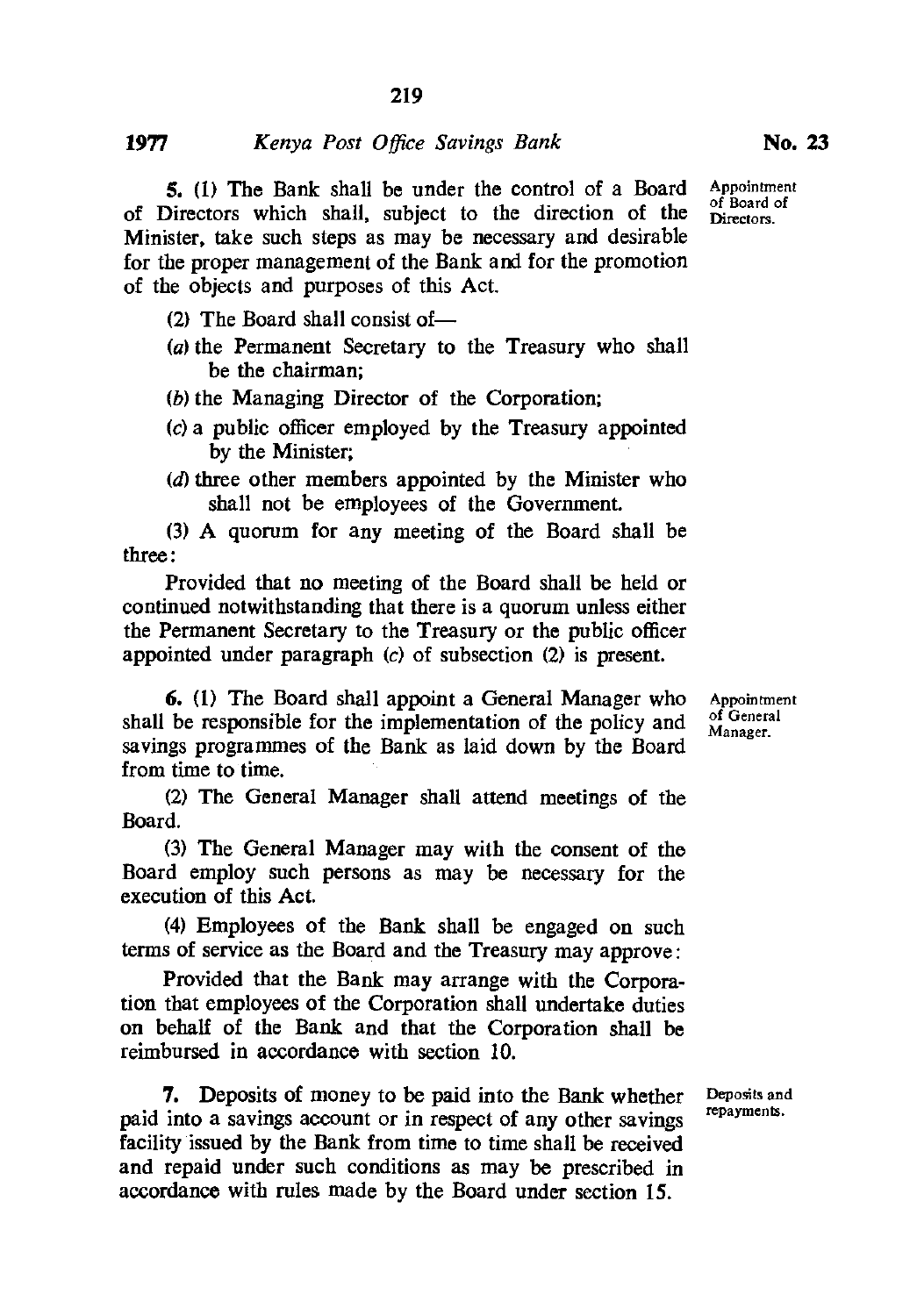8. (1) The repayment of all moneys deposited in the Bank together with interest thereon is hereby guaranteed by the Government and accordingly if at any time the assets of the Bank are insufficient to pay the outstanding lawful claim of any depositor. the deficiency shall be charged upon and paid out of the Consolidated Fund.

(2) The deficit in the reserve account of the former Bank as at the 31st December. 1975. shall be charged upon and paid out of the Consolidated Fund within six months of the commencement of this Act.

9. Interest shall be payable on savings deposits and on such other savings instruments as may be issued by the Bank from time to time in accordance with rules made by the Board under section 15.

10. (1) All expenses incurred in the execution of this Act shall be met from the revenue of the Bank.

(2) For the purposes of this Act. "expenses" means the cost of any work or service done by or in connection with the Bank. including such sum on account of administrative and other overhead expenses incurred by the Corporation as may. with the approval of the Permanent Secretary to the Treasury. be reasonably assigned to that work or service.

11. (1) Except in so far as any sums may be prescribed by the Board to be kept in hand for the general purposes of the Bank. the Board shall ensure that any surplus of cash in the Bank shall be invested in interest-bearing securities or be employed at interest as the Board may direct.

(2) Any sums of money that may from time to time be required for the repayment of any deposits or for the payment of interest thereon or expenses incurred in the execution of this Act may be raised by the sale of the whole or a part of such securities:

Provided that any sums of money which may be required for such purposes may. with the approval of the Minister. be advanced to the Bank by the Treasury until they can be raised by the sale of such securities and such advances shall bear interest at the rate of interest from time to time payable to depositors.

(3) Any advances made in pursuance of the proviso to subsection (2) shall be charged upon and paid out of the

Security of moneys deposited.

Interest payable.

Expenses.

Investment of funds.

٠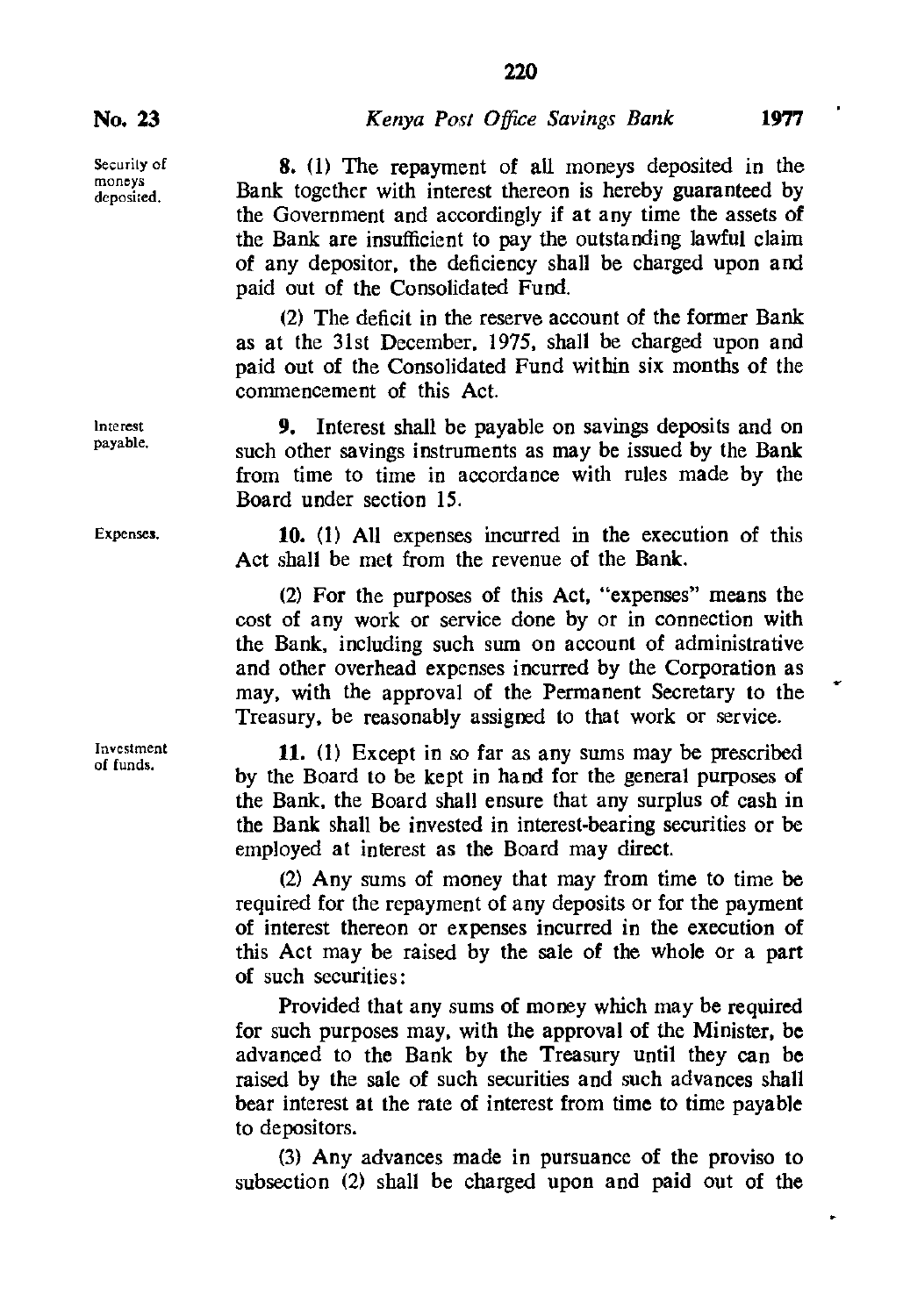Consolidated Fund and every sum repaid on account of such advance shall be forthwith paid into the exchequer account.

**12.** (1) Annual accounts of the revenue and expenditure of the Bank for each year ending on the 31st December. together with a statement of the assets and liabilities of the Bank. shall. after being audited and certified by the Controller and Auditor-General. be laid by the Minister before the National Assembly as soon as possible after the close of each year and shall thereafter without delay be published in the Gazette.

(2) The annual accounts shall include a statement of monies received and repaid by the Bank separately for each savings facility. including a statement of the amount of interest credited to each facility.

**13.** (l) Without prejudice to paragraph *(f)* of section 4. if in any year the revenue of the Bank is insufficient to defray the interest due to depositors and all expenses under this Act. such deficiency shall be charged upon and paid out of the Consolidated Fund.

(2) If in any year the revenue of the Bank shall be more than sufficient to defray the interest due to depositors and all expenses under this Act. then the Minister may direct the transfer of the surplus or any portion thereof to the Consolidated Fund:

Provided that no such transfer shall be made unless the assets of the Bank will thereafter exceed the liabilities by not less than fifteen per centum of the liabilities to depositors.

14. If any dispute shall arise between the Bank and any Settlement of ridual denositor therein, or any executor edministrator disputes. individual depositor therein, or any executor, administrator or next-of-kin of a depositor. or any creditor or assignee of a depositor who may become bankrupt or insolvent. or any person claiming to be such an executor. administrator. nextof-kin. creditor or assignee. or to be entitled to any money deposited in the Bank. then the matter in dispute shall be referred to an arbitrator to be appointed by the Minister. and any award. order or determination of or by such arbitrator shall be final and binding on all parties to the arbitration.

**15.** (l) The Board may make rules for the management Rules. and regulation of the Bank.

(2) In particular and without prejudice to the generality of the foregoing, such rules may**Accounts.** 

**Surplus and deficits.**